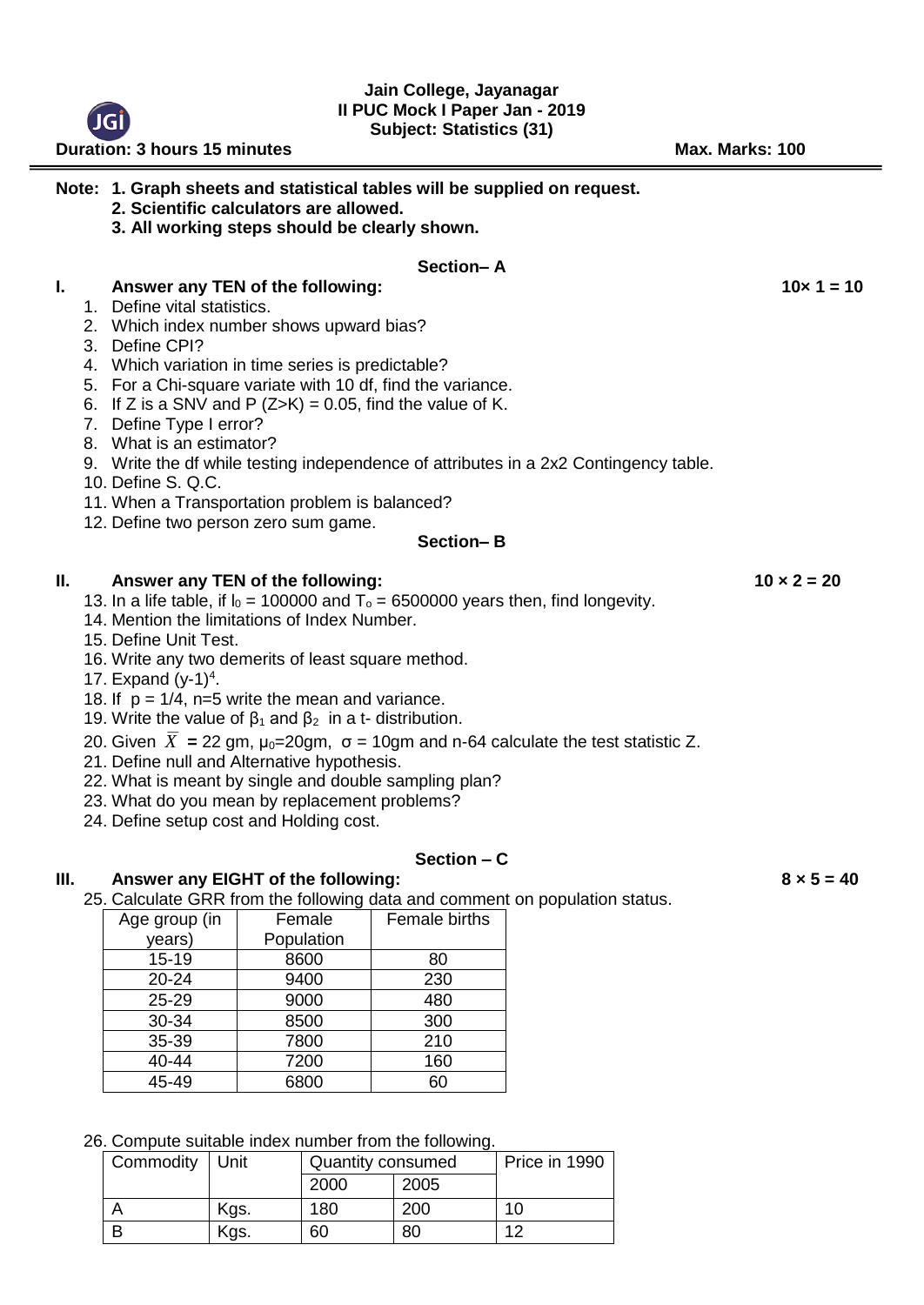| ╰ | Meter   | ħ<br>N   | つに<br>∠J |  |
|---|---------|----------|----------|--|
|   | packets | nr<br>۷J | 40       |  |

27. Compute the cost of living index number for the data given below and comment.

| Groups        |           | Price (Rs.)  | Weights |
|---------------|-----------|--------------|---------|
|               | Base year | Current year |         |
| Food          | 1200      | 1600         | 20      |
| Clothing      | 400       | 600          | 10      |
| Fuel & Light  | 800       | 1000         | 15      |
| Entertainment | 200       | 400          | 8       |
| Medicine and  | 300       | 600          | 12      |
| Education     |           |              |         |
| <b>Others</b> | 1450      | 1800         | 25      |

28. For the given time series, fit a straight line trend of the type  $y = a + bx$  by the method of least squares.

| Year                                                                           | 1994 | 1995 | 1996 | 1997 | 1998 |
|--------------------------------------------------------------------------------|------|------|------|------|------|
| Production                                                                     | 35   | 55   | 79   | 80   | 40   |
| (in tons)<br><u> 2 Lleina Newton's forward internolation method find v who</u> |      |      |      |      |      |

29. Using Newton's forward interpolation method find y when x = 15.

|  | 69 | ້ | 189 | 261 |  |
|--|----|---|-----|-----|--|

30. On an average the number of defective items in a box is 2. If there are 100 such boxes, in how many of them would you expect two defectives?

- 31. Mention five features of normal curve.
- 32. The average monthly income of 50 families is found to be Rs.44,950, can we conclude that the average monthly income of the population of families is Rs.45,000 with a S.D. of Rs.50? Test at 5% L.O.S.
- 33. A die is rolled 90 times and the following distribution is obtained.

| Face value       |                                         |                          |    |  |
|------------------|-----------------------------------------|--------------------------|----|--|
| No.<br>of throws | $\sim$                                  | י 0<br>-C                | 40 |  |
| _____            | ____<br>the contract of the contract of | the property of the con- |    |  |

Test at 5% LOS whether the die is fair.

- 34. Draw R-chart for the following data and give your conclusion  $R_i$ ; 6, 5, 8, 4, 1, 2 and n=5
- 35. A manufacturer produces 2 products A and B which needs two machines P and Q. Product A requires 6 hrs on machine P and 2 hrs on machine Q. Product B requires 4 hours on machine P and 4 hours an machine Q. There are 100 hours of time available on machine P and 80 hours an machine Q. Profit earned by the manufacturer on selling one unit of A is Rs.10 and on selling one unit of B is Rs.15, Formulate L.P.P.
- 36. A firm has an annual demand of 3000 units of row materials. The setup cost is Rs.25 per order and holding cost is Rs.2 per unit / year. Determine (i) optimal order quantity (ii) number of order per year (iii) Annual average inventory cost.

#### **Section – D**

### **IV. Answer any TWO of the following: 2× 10 = 20**

37. From the following data, calculate Total Fertility Rates and compare the fertility of the two cities.

| Age       | <b>Female Population</b> |                | No. of live births |        |  |
|-----------|--------------------------|----------------|--------------------|--------|--|
|           | City A (000's)           | City B (000's) | City A             | City B |  |
| $15 - 19$ | 14                       | 47             | 1204               | 1222   |  |
| $20 - 24$ | 15                       | 50             | 2295               | 7400   |  |
| 25-29     | 14                       | 46             | 2590               | 9660   |  |
| 30-34     | 12                       | 44             | 1236               | 5544   |  |
| 35-39     | 13                       | 40             | 936                | 1360   |  |
| 40-44     | 12                       | 39             | 288                | 507    |  |
| 45-49     | 11                       | 30             | 33                 | 60     |  |

38. Verify whether Marshall – Edgeworth's Index number satisfies Time Reversal Test and Factor Reversal Test using the following dates.

| <b>Items</b> | Base year  |          | Current year |          |  |
|--------------|------------|----------|--------------|----------|--|
|              | Price year | Quantity | Price        | Quantity |  |
|              | 40         |          | 50           |          |  |